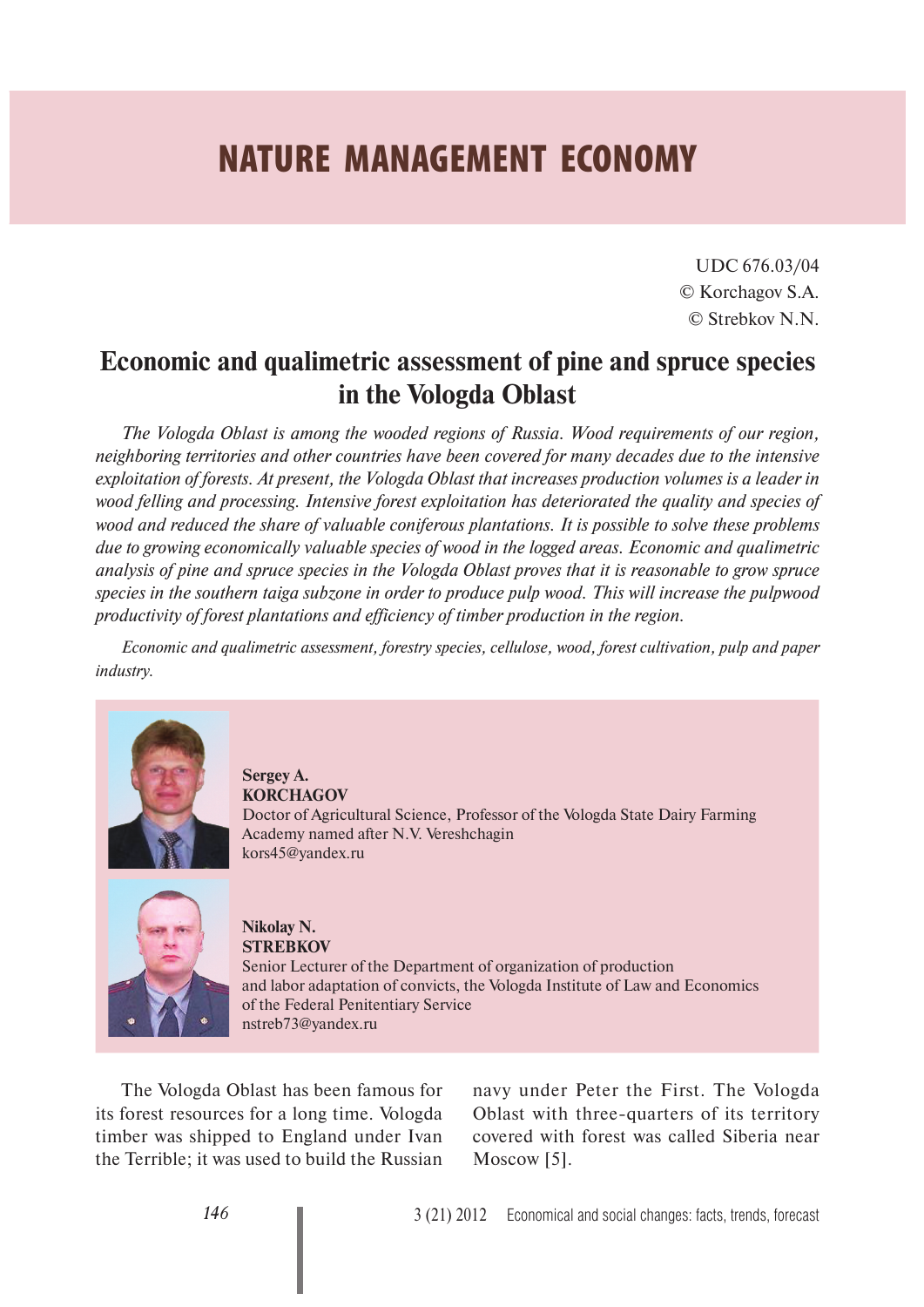Nowadays, the Vologda Oblast that increases production volumes is a leader in wood felling and processing. According to the Oblast's Forestry Department, wood felling increased by 3.4% for 2011 (in comparison with 2010), the production of timber increased by 10.2%, plywood– by 6.3%, wood-particle board – by 21,1%, fibreboards – by 10.1%, factory-built wooden houses – by  $14.8\%$ , cellulose – by 7.5%, paper – by 5.9%, paperboard – by 19.2%. Twelve priority investment projects with the total investment of more than 10.0 billion rubles are being implemented in the region.

Wood and paper products are exported to over 50 countries worldwide. According to the press service of the Vologda Customs, regional timber companies exported wood products to the amount of 172.6 million dollars in 2010 and 203.9 million dollars in 2011. The main types of exported products are plywood, saw timber, wood chips, fuel wood briquettes, joinery products, paper, chipboard, match-wood. In summary it should be noted that the regional forests were intensively exploited; logging volume is increasing today.

The intensive exploitation of forests has resulted in the wood quality and species deterioration and reduced the share of valuable coniferous plantations in the transport accessible and economically sound part of the forest fund. This important issue is studied in the works of a number of researchers [2, 7], and the employees of forestry enterprises that operate in the territory of the Vologda Oblast touch on this question (JSC Holding Company "Vologda Timber Merchants", CJSC "Investlesprom", JSC "Vologdalesprom Corporation", etc.).

It is possible to solve these problems due to sowing or planting of wood species in the logged areas. Experience shows that science-based selection and the adherence to forest growing technology allow us to form high-yield plantations of economically valuable coniferous species (pine and spruce). A retrospective analysis of literature shows that silvicultural theory and practice, as well as growing pine and spruce plantations in the area of more than 0.3 million hectares are wide-spread in the region.

The cultivation of forest species should be based on profound theoretical and validated knowledge of the growth and development of woody plants in the logged areas.

This article deals with the problem of priority selection of wood species for the cultivation of pulpwood to meet the needs of pulp and paper industry in the scope of economic and qualimetric analysis. The fundamental principles of economic and qualimetric assessment of forest plantations are laid by O.I. Poluboyarinov and R.B. Fedorov [6]. In this case the problems of timber quality (qualimetry) are in the limelight. It is very important in the economic substantiation to consider the fact that it is not the cost of wood that is assessed, but the cost of the final product (cellulose), obtained from one hectare of forest area.

It should be noted that, historically, spruce was the main wood species for the pulp and paper industry. It is characterized by the slight gumminess of wood. This feature has a positive impact on the process of pulping and the quality of cellulose. However, a significant share of companies consuming spruce wood predetermines a shortage of raw wood that has recently caused the reduction of sulfite spruce pulping and the implementation of sulfate spruce and pine pulping. The pine, as opposed to the spruce, has a higher density of wood; this feature allows the producers to increase the yield of pulp from a cubic meter of raw wood. These wood species take priority when creating forest plantations in the Vologda Oblast. The analysis of the status and development of the pulp and paper industry proves that pine and spruce remain the main sources of raw wood for pulp production.

Here are the results obtained due to the monitoring of 48-year-old pines and spruces in the Vologda Oblast (southern taiga subzone).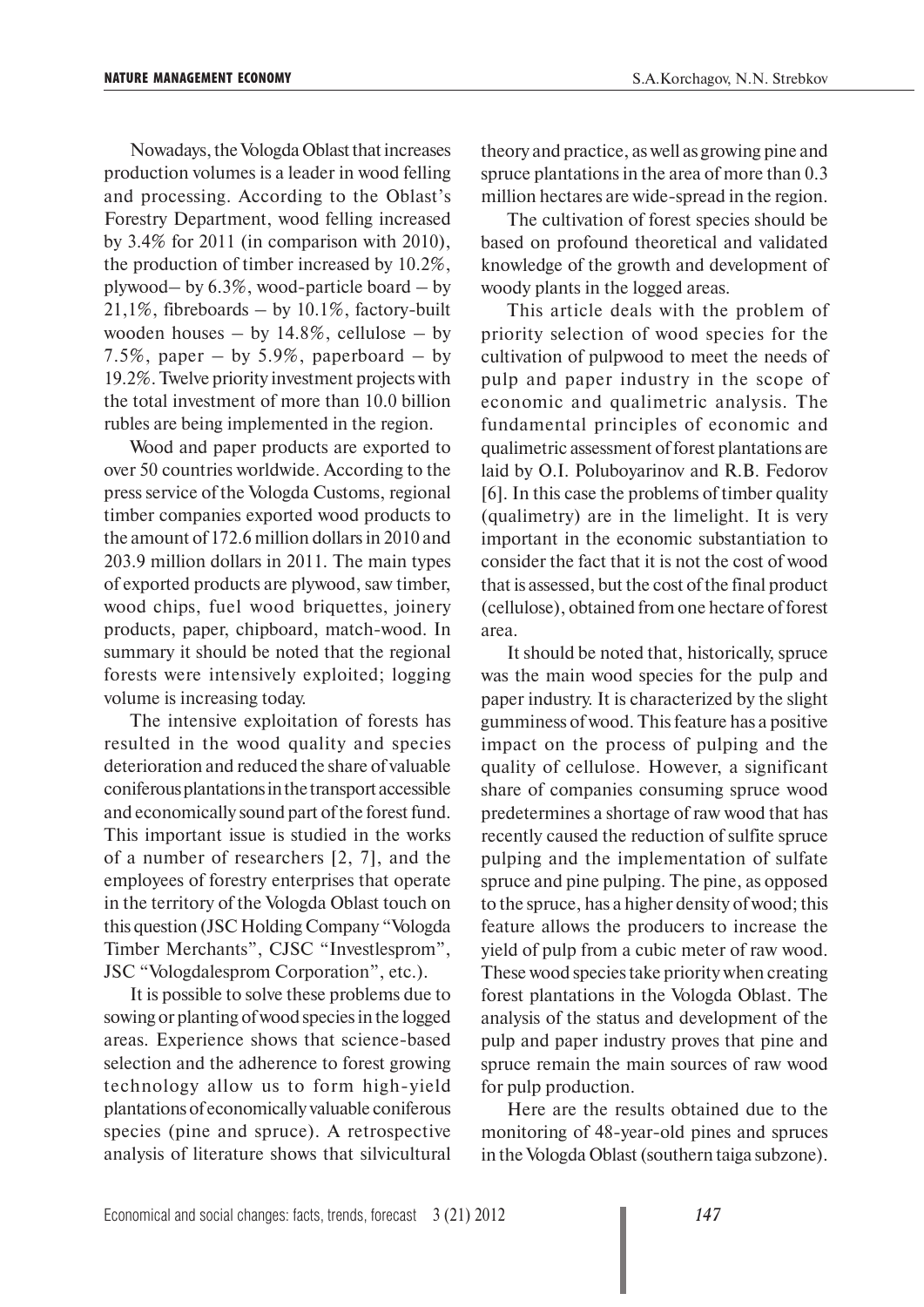The species are created in the similar conditions according to the same technology and at the same level of investment in their production. The seedlings were planted in the logged areas. Three thousand trees were planted per a hectare. There was no care for pines and spruces before.

The calculation of the yield of stem wood per a unit of forest area (reserve,  $m^3/ha$ ) was made on the base of methodological approaches that were written by N.P. Anuchin [1] and N.N. Sokolov [8]. The results showed the predominance of spruce reserves over pine at the time of study  $(392 \text{ m}^3/\text{ha} \text{ vs. } 325 \text{ m}^3/\text{ha}).$ 

The determination of potential raw wood yield for the pulp and paper industry (pulpwood), performed with the use of forest valuation data [4], also proves the superiority of spruce index by 50 cubic meters per one hectare of forest area *(tab. 1)*.

The pulpwood productivity has been calculated for pine and spruce species. It is a rate of possible cellulose yield (tons) from the total amount of pulpwood growing in the area of one hectare. The calculation was based on the values of qualimetric indicator – pine and spruce density.

The formula for calculating the productivity of pulpwood is as follows:

$$
M_{p} = Y/R, \tag{1}
$$

*Y* – pulpwood yield, m<sup>3</sup>/ha;

*R –* wood consumption rate per one ton of produced cellulose,  $m^3/t$ .

The wood consumption rate per one ton of pulped cellulose has been calculated on the base of the recommendations of L.N. Erofeyev [3]:

$$
R = \frac{880}{D_{base}P} \times \frac{100}{C},
$$
 (2)

880 – the content of absolutely dry matter in one ton of raw wood with the humidity rate of 12%, kg/t;

 $D_{base}$  – basic wood density, kg/m<sup>3</sup>;

 $P$  – pulp yield, % of wood that is loaded into the boiler;

*C* – the coefficient of effective technological wood processing, the share in unbarked wood.

Sulfate pulp has been chosen as a final product in the calculations because it is the most important and widespread type of semifibrous pulp. The yield of sulfate pulp in pulping (P, %) has been adopted on the basis of published data [3, 6]: 45.04 – for pine, 49.04 – for spruce.

The coefficient of effective technological wood processing (C) has been calculated by multiplying the coefficients of technological wood yield for the individual production stages of its preparation as follows:

$$
C = C_s \times C_b \times C_{c.s.}, \qquad (3)
$$

 $C_s$  – coefficient of wood yield when sawing;

 $C_b$  – coefficient of wood yield when barking;

 $C_{cs}$  – coefficient of wood yield when cutting, disintegration and wood chips sorting.

$$
C_{s,b,c.s.} = \frac{100 - P_{s,b,c.s.}}{100},
$$
\n(4)

*P<sub>s</sub>* – percentage of wood loss and waste when sawing (it is excluded from the calculation due to supplying the pulp and paper industry with raw materials of required size);

Тable 1. Forest density and pulpwood yield of pine and spruce species

| <b>Cultivated forest species</b> | Cultivated forest density, m <sup>3</sup> /ha | Pulpwood yield |          |  |
|----------------------------------|-----------------------------------------------|----------------|----------|--|
|                                  |                                               | $\frac{0}{0}$  | $m^3/ha$ |  |
| Pine                             | 325                                           | 86             | 280      |  |
| Spruce                           | 392                                           | 84             | 330      |  |